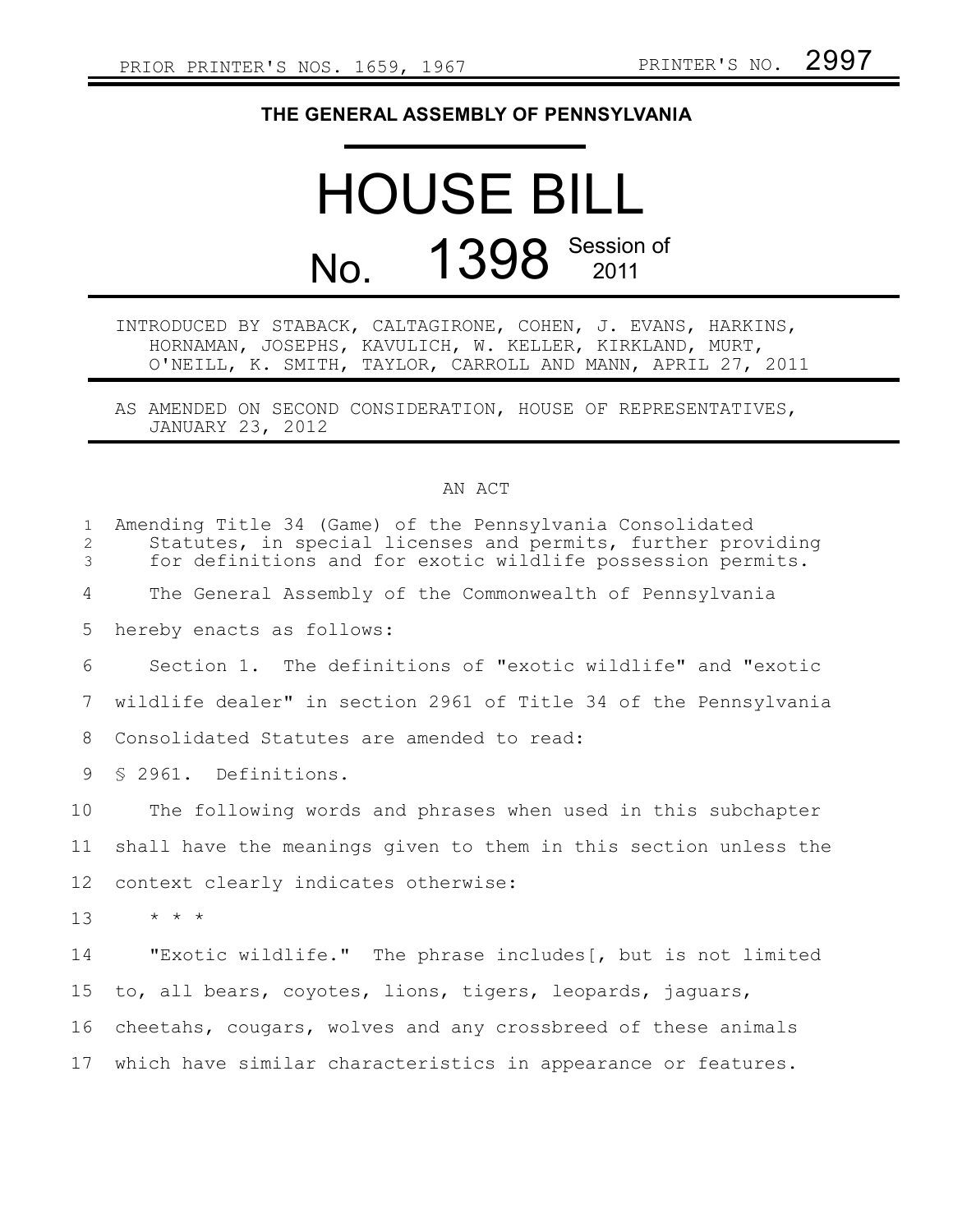| $\mathbf 1$ | The definition is applicable whether or not the birds or animals |
|-------------|------------------------------------------------------------------|
| 2           | were bred or reared in captivity or imported from another state  |
| 3           | or nation.] all nonindigenous animals and the following,         |
| 4           | regardless of whether the animals are bred or reared in          |
| 5           | captivity or imported from another state or nation:              |
| 6           | (1) All members of the order Primates (nonhuman                  |
| 7           | primates).                                                       |
| 8           | All members of the family Ursidae (bears).<br>(2)                |
| 9           | (3)<br>All members of the species:                               |
| 10          | Canis latrans (coyotes).<br>(i)                                  |
| 11          | (ii) Canis lupus (gray wolves).                                  |
| 12          | (iii) Canis rufus (red wolves).                                  |
| 13          | (iv) Felis rufus (bobcat).                                       |
| 14          | (v) Panthera leo (lions).                                        |
| 15          | <u>(vi) Panthera tigris (tigers).</u>                            |
| 16          | <u>(vii) Panthera pardus (leopards).</u>                         |
| 17          | <u>(viii) Panthera unica (snow leopards).</u>                    |
| 18          | (ix) Neofelis nebulosa (clouded leopard).                        |
| 19          | (x) Panthera onca (jaquars).                                     |
| 20          | (xi) Acinonyx jubatus (cheetahs).                                |
| 21          | (xii) Felis concolor (cougars).                                  |
| 22          | (xiii) Any crossbreed of the animals specified in                |
| 23          | this paragraph which have similar characteristics in             |
| 24          | appearance or features.                                          |
| 25          | The term shall not be construed to include any member of the     |
| 26          | class Aves (birds), any member of the families Equidae (horses,  |
| 27          | asses and zebras), Camelidae (camels, alpacas and llamas),       |
| 28          | Cervidae (deer, moose and elk), Bovidae (wild cattle and spiral- |
| 29          | horned antelopes), Muridae (rats and mice), Chinchillidae        |
| 30          | (chinchillas and viscachas), Leporidae (rabbits and hares),      |
|             |                                                                  |

20110HB1398PN2997 - 2 -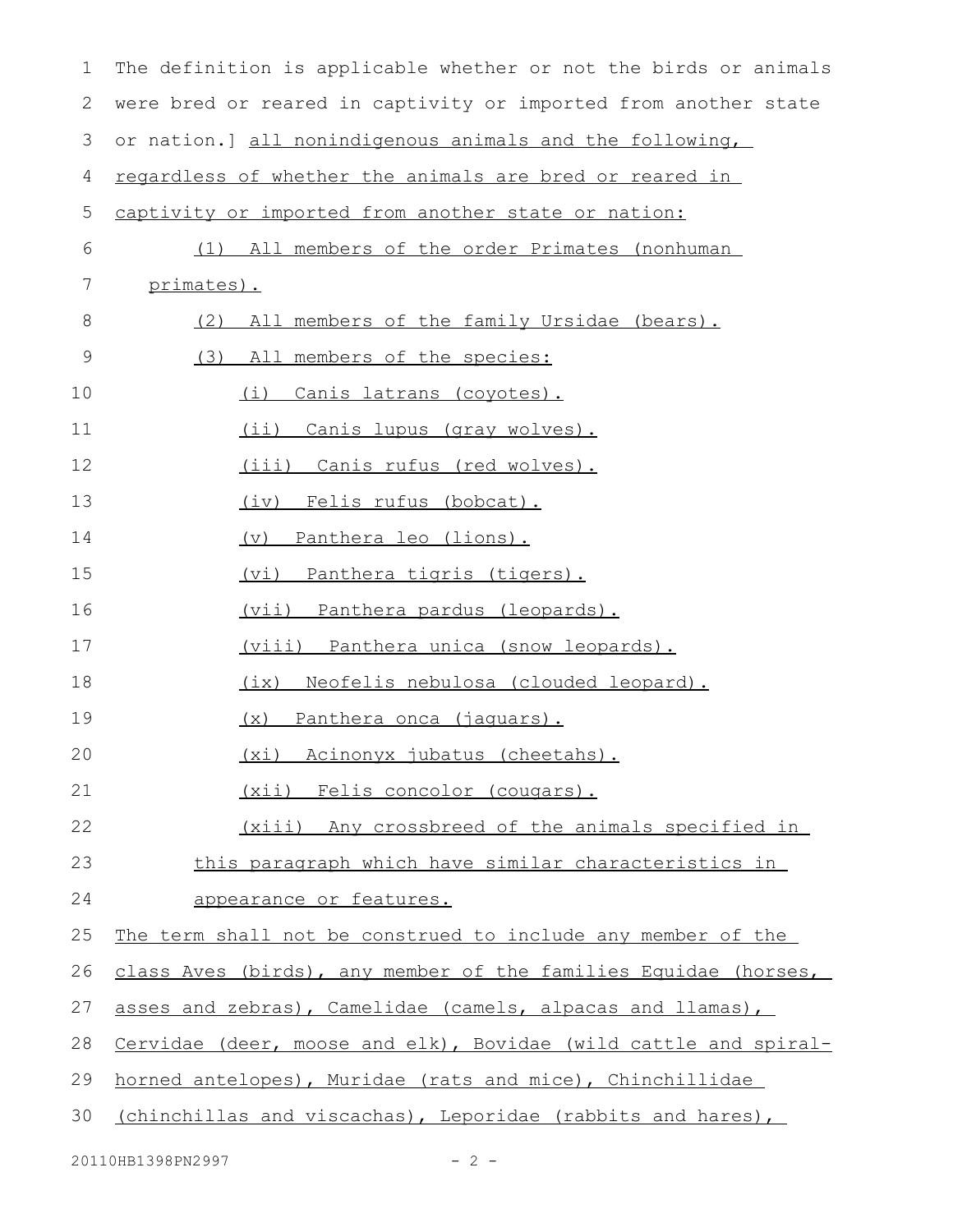Erinaceidae (hedgehogs and moonrats), Petauridae (gliders and striped possums) or any member of the species Mustela furo (domestic ferrets) or Cavia porcellus (domestic guinea pigs). "Exotic wildlife dealer." Any person who: (1) imports into this Commonwealth, possesses, buys, sells, locates or finds for a fee, barters, donates, gives away or otherwise disposes of [more than one bird or one animal classified as] exotic wildlife [by this subchapter.] $\sum$ and (2) engages in at least five documented transactions annually involving exotic wildlife. \* \* \* Section 2. Section 2963 of Title 34 is amended to read: § 2963. Exotic wildlife possession permits. [(a) Authorization.--The commission may issue permits to persons to possess exotic wildlife which shall authorize the holder to purchase, receive or possess exotic wildlife from any lawful source from within or without this Commonwealth. (b) Shelter, care and protection.--No permit provided for in this section shall be granted until the commission is satisfied that the provisions for housing and caring for such exotic wildlife and for protecting the public are proper and adequate and in accordance with the standards established by the commission.] (b.1) PROHIBITION.--(1) Commencing on January 1,  $2012$  2013, the commission shall not issue permits for the possession of exotic wildlife, except as set forth in sections 2930 (relating to propagating permits), 2962 (relating to exotic wildlife dealer permits) and 2964(a) (relating to menagerie permits) 20110HB1398PN2997 - 3 -1 2 3 4 5 6 7 8 9 10 11 12 13 14 15 16 17 18 19 20 21 22 23 24 25 26 27 28 29 30

 $\leftarrow$ 

 $\leftarrow$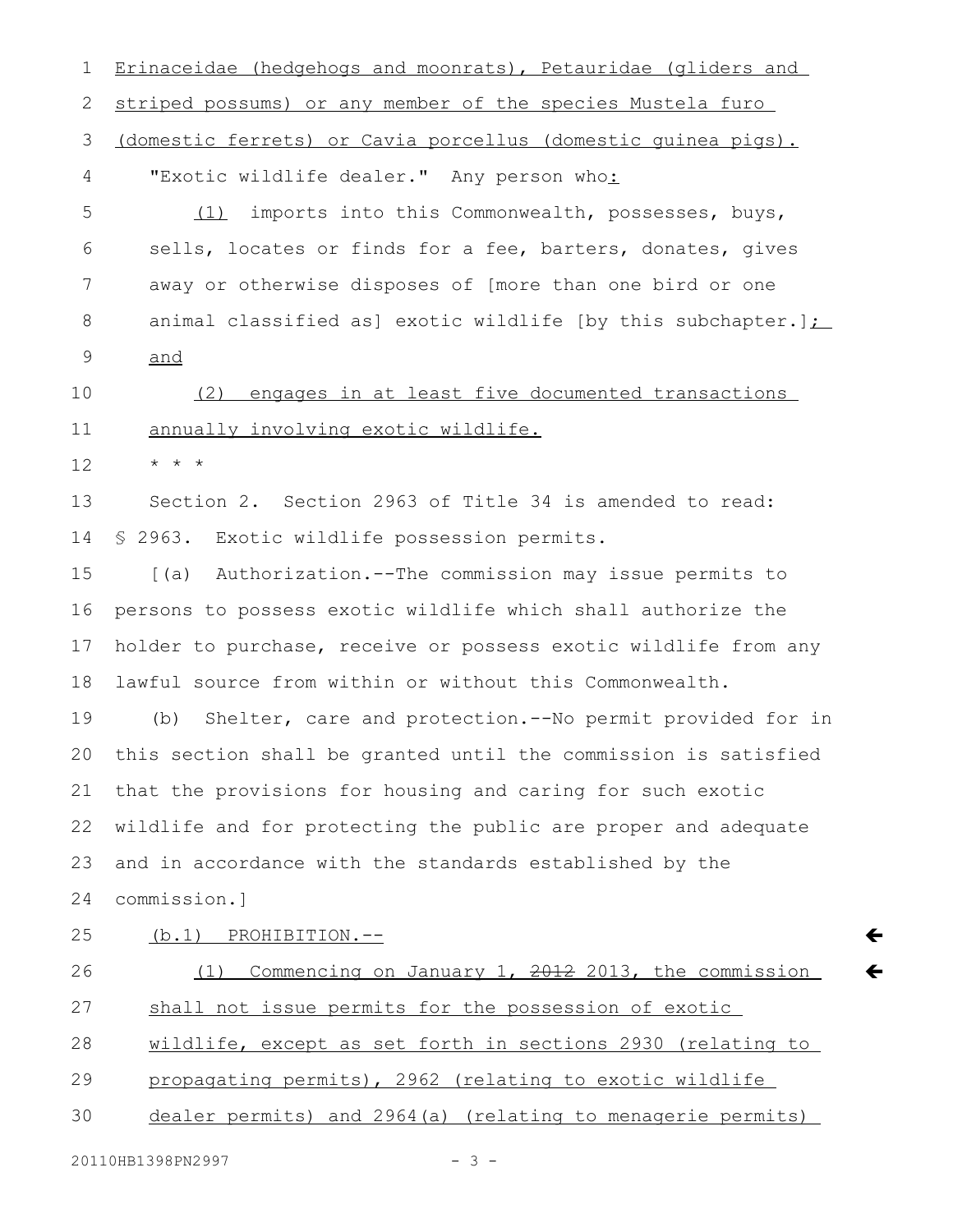| $\mathbf 1$ | and 58 Pa. Code § 147.302 (relating to general).                          |
|-------------|---------------------------------------------------------------------------|
| 2           | (2) (i) The provisions of paragraph (1) shall not apply                   |
| 3           | to exotic wildlife lawfully possessed pursuant to an                      |
| 4           | exotic wildlife possession permit, provided that the                      |
| 5           | $\leftarrow$<br>permit is used prior to December 31, 2011 2012. The       |
| 6           | permit shall only authorize the continued possession,                     |
| 7           | after December 31, 2011 2012, of the exotic wildlife                      |
| 8           | identified in the permit.                                                 |
| 9           | The provisions of paragraph (1) shall not apply<br>(i)                    |
| 10          | to a wildlife sanctuary for which the commission, in its                  |
| 11          | sole discretion, has designated a facility and authorized                 |
| 12          | it to operate as a place of refuge to provide temporary                   |
| 13          | or lifetime shelter, care and protection for abused,                      |
| 14          | neglected, unwanted, impounded, abandoned, orphaned or                    |
| 15          | displaced wildlife under the authority provided under                     |
| 16          | section 2902(c) (relating to general categories of                        |
| 17          | permits).                                                                 |
| 18          | (iii)<br>This paragraph shall not be construed to                         |
| 19          | <u>authorize acquisition, display, exhibition or disposal of</u>          |
| 20          | any additional exotic wildlife after December 31, 2011-                   |
| 21          | $\leftarrow$<br>2012. This subparagraph shall not apply to any young born |
| 22          | after December 31, 2011 2012, from otherwise lawfully<br>$\leftarrow$     |
| 23          | held exotic wildlife.                                                     |
| 24          | Unlawful acts.--It is unlawful for any person to:<br>(C)                  |
| 25          | [Possess, purchase or receive exotic wildlife] Keep<br>(1)                |
| 26          | exotic wildlife in captivity or have exotic wildlife in the               |
| 27          | person's custody or control, without first securing a permit              |
| 28          | [to possess exotic wildlife issued under this section or                  |
| 29          | regulations pertaining to this section] issued by the                     |
| 30          | commission as set forth in sections 2930, 2962 and 2964(a) or             |
|             |                                                                           |